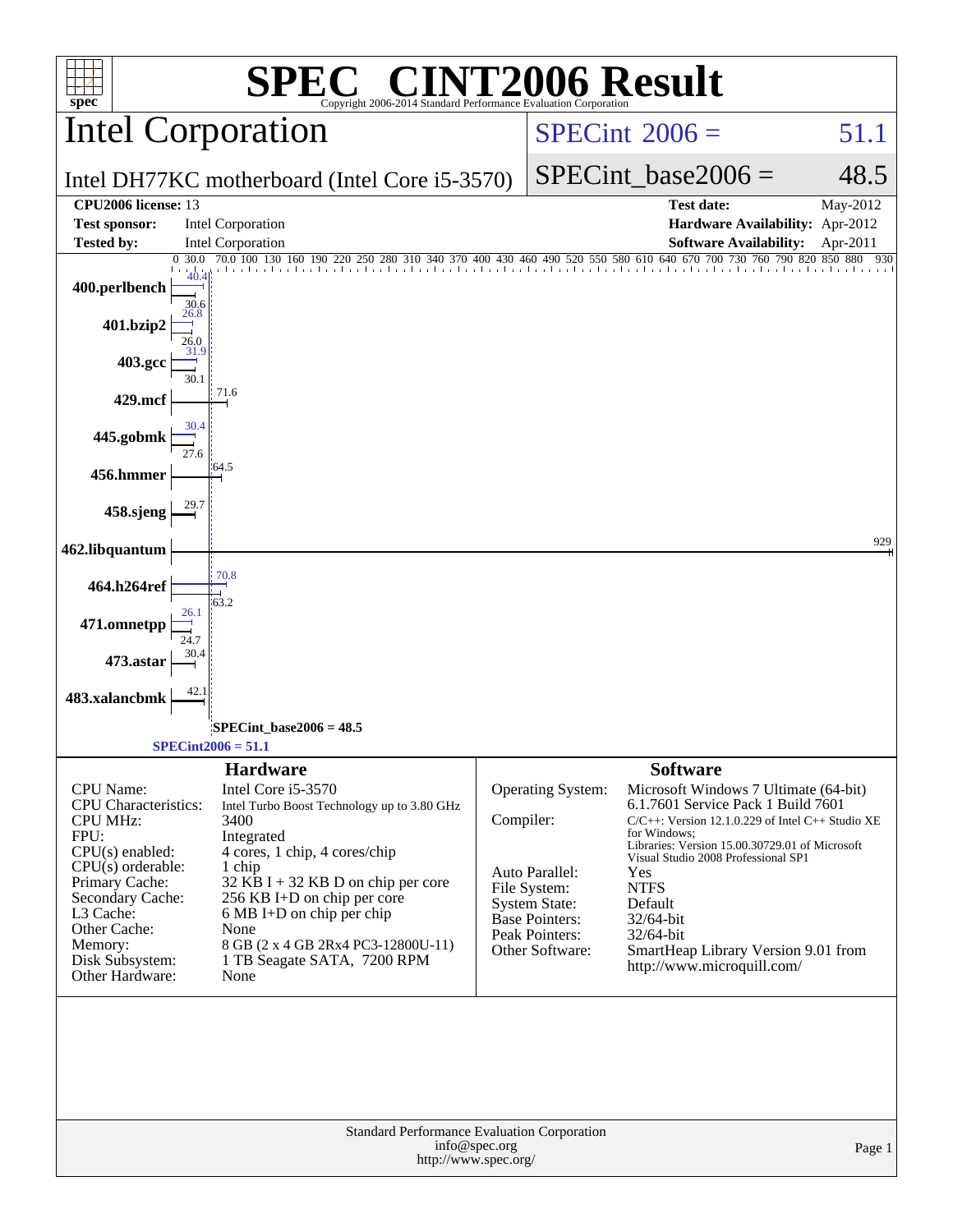

## Intel Corporation

### $SPECint2006 = 51.1$  $SPECint2006 = 51.1$

Intel DH77KC motherboard (Intel Core i5-3570)

SPECint base2006 =  $48.5$ 

**[CPU2006 license:](http://www.spec.org/auto/cpu2006/Docs/result-fields.html#CPU2006license)** 13 **[Test date:](http://www.spec.org/auto/cpu2006/Docs/result-fields.html#Testdate)** May-2012 **[Test sponsor:](http://www.spec.org/auto/cpu2006/Docs/result-fields.html#Testsponsor)** Intel Corporation **[Hardware Availability:](http://www.spec.org/auto/cpu2006/Docs/result-fields.html#HardwareAvailability)** Apr-2012 **[Tested by:](http://www.spec.org/auto/cpu2006/Docs/result-fields.html#Testedby)** Intel Corporation **[Software Availability:](http://www.spec.org/auto/cpu2006/Docs/result-fields.html#SoftwareAvailability)** Apr-2011

#### **[Results Table](http://www.spec.org/auto/cpu2006/Docs/result-fields.html#ResultsTable)**

| <b>Base</b>    |       |                |       | <b>Peak</b>    |       |                |                                                                     |                |              |                |              |
|----------------|-------|----------------|-------|----------------|-------|----------------|---------------------------------------------------------------------|----------------|--------------|----------------|--------------|
| <b>Seconds</b> | Ratio | <b>Seconds</b> | Ratio | <b>Seconds</b> | Ratio | <b>Seconds</b> | <b>Ratio</b>                                                        | <b>Seconds</b> | <b>Ratio</b> | <b>Seconds</b> | <b>Ratio</b> |
| 319            | 30.6  | <u>319</u>     | 30.6  | 319            |       | 242            | 40.4                                                                | 242            | 40.4         | 241            | 40.5         |
| 372            | 26.0  | 371            | 26.0  | 372            | 26.0  | 361            | 26.8                                                                | 361            | 26.7         | <b>361</b>     | 26.8         |
| 267            | 30.2  | 267            | 30.1  | 267            | 30.1  | 252            | 31.9                                                                | 252            | <u>31.9</u>  | 252            | 32.0         |
| 127            | 71.6  | 127            | 71.8  | 129            | 71.0  | <u> 127</u>    | 71.6                                                                | 127            | 71.8         | 129            | 71.0         |
| 380            | 27.6  | 380            | 27.6  | 380            |       | 345            | 30.4                                                                | 345            | 30.4         | 345            | 30.4         |
| 145            | 64.5  | 145            | 64.5  | 145            | 64.4  | 145            | 64.5                                                                | 145            | 64.5         | 145            | 64.4         |
| 407            | 29.8  | 407            | 29.7  | 407            | 29.7  | 407            | 29.8                                                                | 407            | 29.7         | 407            | 29.7         |
| 22.3           | 929   | 22.3           | 929   | 22.4           | 925   | 22.3           | 929                                                                 | 22.3           | 929          | 22.4           | 925          |
| 350            | 63.2  | 350            | 63.2  | 351            | 63.1  | 313            | 70.7                                                                | 313            | 70.8         | 313            | 70.8         |
| 253            | 24.7  | 254            | 24.7  | 252            | 24.8  | 240            | 26.1                                                                | 241            | 25.9         | 240            | 26.1         |
| 231            | 30.5  | 231            | 30.4  | 232            | 30.2  | 231            | 30.5                                                                | 231            | 30.4         | 232            | 30.2         |
| 164            | 42.1  | 164            |       | 163            | 42.3  | 164            | 42.1                                                                | 164            | 42.0         | 163            | 42.3         |
|                | 1.    |                |       |                | 42.0  |                | 30.6<br>27.6<br>1.1.1<br>$1 \quad 1$<br><b>D</b> 11<br>$\mathbf{1}$ | $\cdot$        | $\cdot$      |                |              |

Results appear in the [order in which they were run.](http://www.spec.org/auto/cpu2006/Docs/result-fields.html#RunOrder) Bold underlined text [indicates a median measurement.](http://www.spec.org/auto/cpu2006/Docs/result-fields.html#Median)

#### **[Compiler Invocation Notes](http://www.spec.org/auto/cpu2006/Docs/result-fields.html#CompilerInvocationNotes)**

To compile these binaries, the Intel Compiler was set up to generate 64-bit binaries with the command: "ipsxe-comp-vars.bat intel64 vs2008" (shortcut provided in the Intel(r) Parallel Studio XE 2011 program folder)

#### **[Platform Notes](http://www.spec.org/auto/cpu2006/Docs/result-fields.html#PlatformNotes)**

 Sysinfo program C:\CPU200~1.17A/Docs/sysinfo \$Rev: 6775 \$ \$Date:: 2011-08-16 #\$ \8787f7622badcf24e01c368b1db4377c running on CltE840F20AA52E Fri May 18 17:41:42 2012

 This section contains SUT (System Under Test) info as seen by some common utilities. To remove or add to this section, see: <http://www.spec.org/cpu2006/Docs/config.html#sysinfo>

 Trying 'systeminfo' : Microsoft Windows 7 Ultimate OS Version : 6.1.7601 Service Pack 1 Build 7601 System Manufacturer: INTEL\_ System Model : DH77KC\_\_ Processor(s) : 1 Processor(s) Installed. [01]: Intel64 Family 6 Model 58 Stepping 9 GenuineIntel ~3401 Mhz BIOS Version : Intel Corp. KCH7710H.86A.0069.2012.0224.1825, 2/24/2012 Total Physical Memory: 8,090 MB

 Trying 'wmic cpu get /value' DeviceID : CPU0 L2CacheSize : 1024 L3CacheSize : 6144

Continued on next page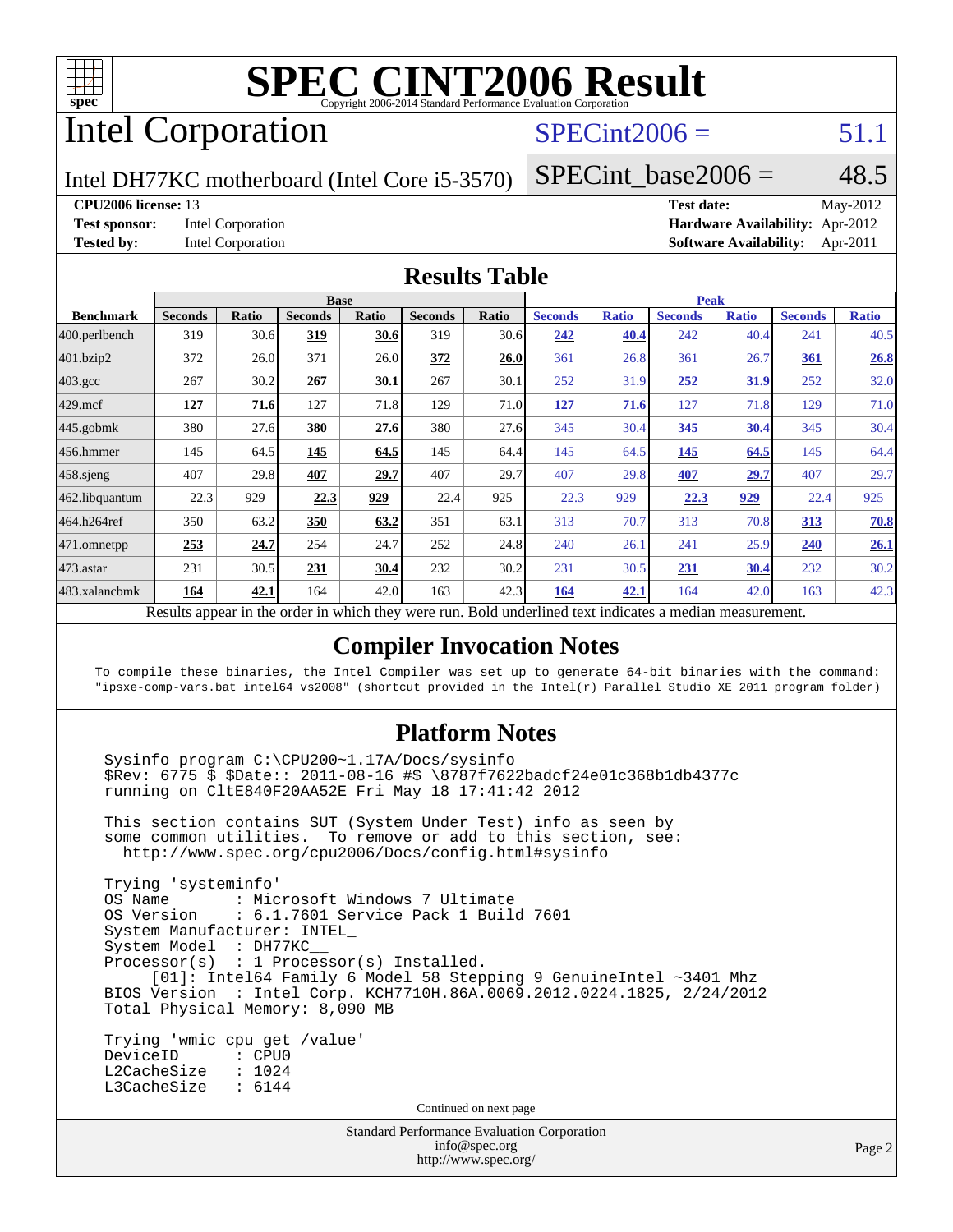

## Intel Corporation

 $SPECint2006 = 51.1$  $SPECint2006 = 51.1$ 

Intel DH77KC motherboard (Intel Core i5-3570)

**[Test sponsor:](http://www.spec.org/auto/cpu2006/Docs/result-fields.html#Testsponsor)** Intel Corporation **[Hardware Availability:](http://www.spec.org/auto/cpu2006/Docs/result-fields.html#HardwareAvailability)** Apr-2012

SPECint base2006 =  $48.5$ **[CPU2006 license:](http://www.spec.org/auto/cpu2006/Docs/result-fields.html#CPU2006license)** 13 **[Test date:](http://www.spec.org/auto/cpu2006/Docs/result-fields.html#Testdate)** May-2012

**[Tested by:](http://www.spec.org/auto/cpu2006/Docs/result-fields.html#Testedby)** Intel Corporation **[Software Availability:](http://www.spec.org/auto/cpu2006/Docs/result-fields.html#SoftwareAvailability)** Apr-2011

#### **[Platform Notes \(Continued\)](http://www.spec.org/auto/cpu2006/Docs/result-fields.html#PlatformNotes)**

 MaxClockSpeed : 3401 Name : Intel(R) Core(TM) i5-3570 CPU @ 3.40GHz NumberOfCores : 4 NumberOfLogicalProcessors: 4

(End of data from sysinfo program)

#### **[Component Notes](http://www.spec.org/auto/cpu2006/Docs/result-fields.html#ComponentNotes)**

 Tested systems can be used with Shin-G ATX case, PC Power and Cooling 1200W power supply

#### **[General Notes](http://www.spec.org/auto/cpu2006/Docs/result-fields.html#GeneralNotes)**

 OMP\_NUM\_THREADS set to number of processors cores KMP\_AFFINITY set to granularity=fine,scatter Binaries compiled on a system with 1x Intel Core i7-860 CPU + 8GB memory using Windows 7 Enterprise 64-bit

#### **[Base Compiler Invocation](http://www.spec.org/auto/cpu2006/Docs/result-fields.html#BaseCompilerInvocation)**

[C benchmarks](http://www.spec.org/auto/cpu2006/Docs/result-fields.html#Cbenchmarks):

[icl -Qvc9](http://www.spec.org/cpu2006/results/res2012q3/cpu2006-20120702-23376.flags.html#user_CCbase_intel_icc_vc9_6b5741b4033b9dc48df324263d9561bc) [-Qstd=c99](http://www.spec.org/cpu2006/results/res2012q3/cpu2006-20120702-23376.flags.html#user_CCbase_intel_compiler_c99_mode_1a3d110e3041b3ad4466830521bdad2a)

[C++ benchmarks:](http://www.spec.org/auto/cpu2006/Docs/result-fields.html#CXXbenchmarks) [icl -Qvc9](http://www.spec.org/cpu2006/results/res2012q3/cpu2006-20120702-23376.flags.html#user_CXXbase_intel_icc_vc9_6b5741b4033b9dc48df324263d9561bc)

### **[Base Portability Flags](http://www.spec.org/auto/cpu2006/Docs/result-fields.html#BasePortabilityFlags)**

 400.perlbench: [-DSPEC\\_CPU\\_P64](http://www.spec.org/cpu2006/results/res2012q3/cpu2006-20120702-23376.flags.html#b400.perlbench_basePORTABILITY_DSPEC_CPU_P64) [-DSPEC\\_CPU\\_WIN64\\_X64](http://www.spec.org/cpu2006/results/res2012q3/cpu2006-20120702-23376.flags.html#b400.perlbench_baseCPORTABILITY_DSPEC_CPU_WIN64_X64) [-DSPEC\\_CPU\\_NO\\_NEED\\_VA\\_COPY](http://www.spec.org/cpu2006/results/res2012q3/cpu2006-20120702-23376.flags.html#b400.perlbench_baseCPORTABILITY_DSPEC_CPU_NO_NEED_VA_COPY) 401.bzip2: [-DSPEC\\_CPU\\_P64](http://www.spec.org/cpu2006/results/res2012q3/cpu2006-20120702-23376.flags.html#suite_basePORTABILITY401_bzip2_DSPEC_CPU_P64) 403.gcc: [-DSPEC\\_CPU\\_P64](http://www.spec.org/cpu2006/results/res2012q3/cpu2006-20120702-23376.flags.html#suite_basePORTABILITY403_gcc_DSPEC_CPU_P64) [-DSPEC\\_CPU\\_WIN64](http://www.spec.org/cpu2006/results/res2012q3/cpu2006-20120702-23376.flags.html#b403.gcc_baseCPORTABILITY_DSPEC_CPU_WIN64) 429.mcf: [-DSPEC\\_CPU\\_P64](http://www.spec.org/cpu2006/results/res2012q3/cpu2006-20120702-23376.flags.html#suite_basePORTABILITY429_mcf_DSPEC_CPU_P64) 445.gobmk: [-DSPEC\\_CPU\\_P64](http://www.spec.org/cpu2006/results/res2012q3/cpu2006-20120702-23376.flags.html#suite_basePORTABILITY445_gobmk_DSPEC_CPU_P64) 456.hmmer: [-DSPEC\\_CPU\\_P64](http://www.spec.org/cpu2006/results/res2012q3/cpu2006-20120702-23376.flags.html#suite_basePORTABILITY456_hmmer_DSPEC_CPU_P64) 458.sjeng: [-DSPEC\\_CPU\\_P64](http://www.spec.org/cpu2006/results/res2012q3/cpu2006-20120702-23376.flags.html#suite_basePORTABILITY458_sjeng_DSPEC_CPU_P64) 462.libquantum: [-DSPEC\\_CPU\\_P64](http://www.spec.org/cpu2006/results/res2012q3/cpu2006-20120702-23376.flags.html#suite_basePORTABILITY462_libquantum_DSPEC_CPU_P64) 464.h264ref: [-DSPEC\\_CPU\\_P64](http://www.spec.org/cpu2006/results/res2012q3/cpu2006-20120702-23376.flags.html#suite_basePORTABILITY464_h264ref_DSPEC_CPU_P64) [-DWIN32](http://www.spec.org/cpu2006/results/res2012q3/cpu2006-20120702-23376.flags.html#b464.h264ref_baseCPORTABILITY_DWIN32) [-DSPEC\\_CPU\\_NO\\_INTTYPES](http://www.spec.org/cpu2006/results/res2012q3/cpu2006-20120702-23376.flags.html#b464.h264ref_baseCPORTABILITY_DSPEC_CPU_NO_INTTYPES) 471.omnetpp: [-DSPEC\\_CPU\\_P64](http://www.spec.org/cpu2006/results/res2012q3/cpu2006-20120702-23376.flags.html#suite_basePORTABILITY471_omnetpp_DSPEC_CPU_P64) [-DSPEC\\_CPU\\_WIN64](http://www.spec.org/cpu2006/results/res2012q3/cpu2006-20120702-23376.flags.html#b471.omnetpp_baseCXXPORTABILITY_DSPEC_CPU_WIN64) 473.astar: [-DSPEC\\_CPU\\_P64](http://www.spec.org/cpu2006/results/res2012q3/cpu2006-20120702-23376.flags.html#suite_basePORTABILITY473_astar_DSPEC_CPU_P64) 483.xalancbmk: [-DSPEC\\_CPU\\_P64](http://www.spec.org/cpu2006/results/res2012q3/cpu2006-20120702-23376.flags.html#suite_basePORTABILITY483_xalancbmk_DSPEC_CPU_P64) [-Qoption,cpp,--no\\_wchar\\_t\\_keyword](http://www.spec.org/cpu2006/results/res2012q3/cpu2006-20120702-23376.flags.html#user_baseCXXPORTABILITY483_xalancbmk_f-no_wchar_t_keyword_ec0ad4495a16b4e858bfcb29d949d25d)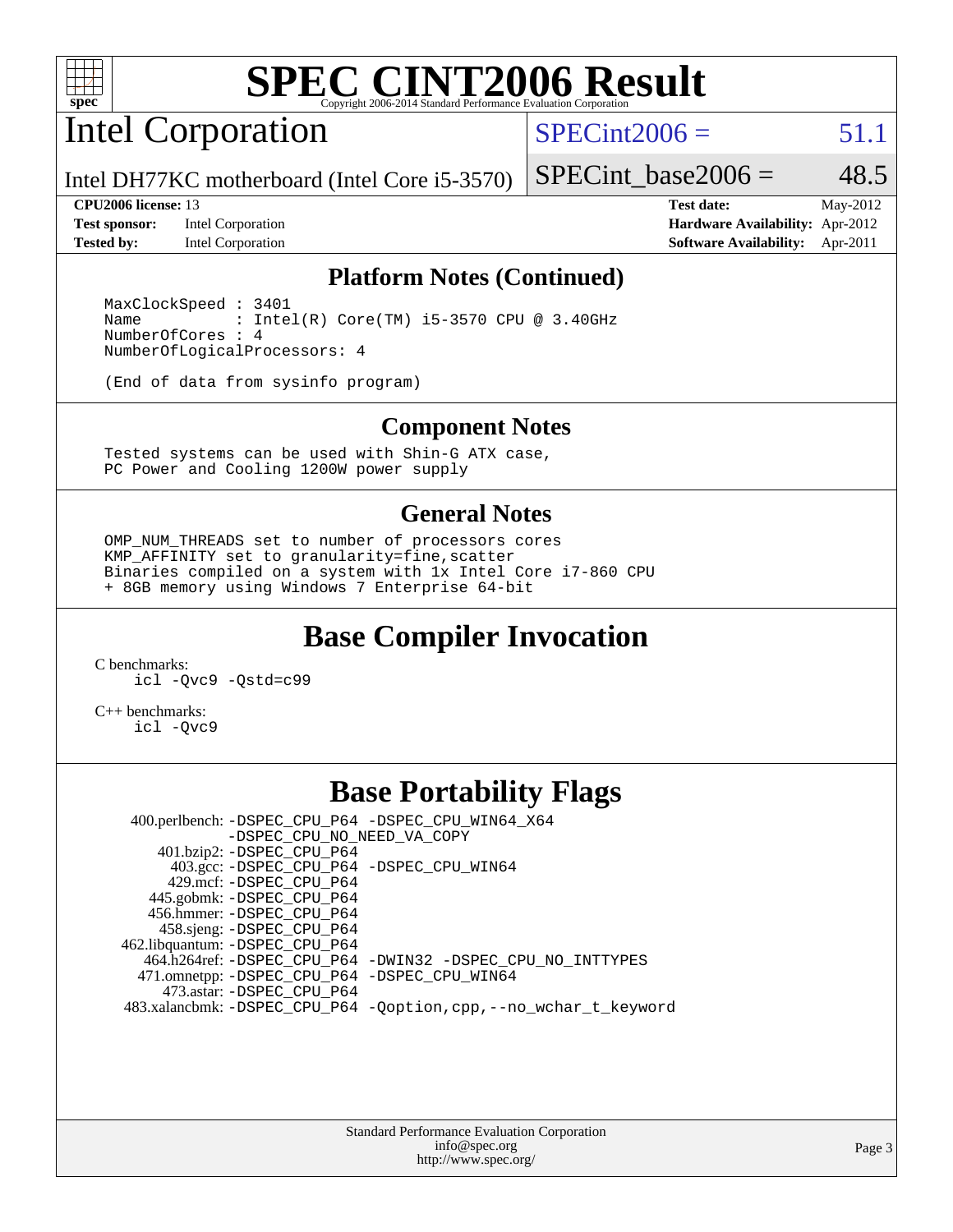

Intel Corporation

 $SPECint2006 = 51.1$  $SPECint2006 = 51.1$ 

Intel DH77KC motherboard (Intel Core i5-3570)

**[Test sponsor:](http://www.spec.org/auto/cpu2006/Docs/result-fields.html#Testsponsor)** Intel Corporation **[Hardware Availability:](http://www.spec.org/auto/cpu2006/Docs/result-fields.html#HardwareAvailability)** Apr-2012 **[Tested by:](http://www.spec.org/auto/cpu2006/Docs/result-fields.html#Testedby)** Intel Corporation **[Software Availability:](http://www.spec.org/auto/cpu2006/Docs/result-fields.html#SoftwareAvailability)** Apr-2011

SPECint base2006 =  $48.5$ **[CPU2006 license:](http://www.spec.org/auto/cpu2006/Docs/result-fields.html#CPU2006license)** 13 **[Test date:](http://www.spec.org/auto/cpu2006/Docs/result-fields.html#Testdate)** May-2012

## **[Base Optimization Flags](http://www.spec.org/auto/cpu2006/Docs/result-fields.html#BaseOptimizationFlags)**

[C benchmarks](http://www.spec.org/auto/cpu2006/Docs/result-fields.html#Cbenchmarks):

[-QxAVX](http://www.spec.org/cpu2006/results/res2012q3/cpu2006-20120702-23376.flags.html#user_CCbase_f-QxAVX) [-Qipo](http://www.spec.org/cpu2006/results/res2012q3/cpu2006-20120702-23376.flags.html#user_CCbase_f-Qipo) [-O3](http://www.spec.org/cpu2006/results/res2012q3/cpu2006-20120702-23376.flags.html#user_CCbase_f-O3) [-Qprec-div-](http://www.spec.org/cpu2006/results/res2012q3/cpu2006-20120702-23376.flags.html#user_CCbase_f-Qprec-div-) [-Qopt-prefetch](http://www.spec.org/cpu2006/results/res2012q3/cpu2006-20120702-23376.flags.html#user_CCbase_f-Qprefetch_37c211608666b9dff9380561f602f0a8) [-Qparallel](http://www.spec.org/cpu2006/results/res2012q3/cpu2006-20120702-23376.flags.html#user_CCbase_f-Qparallel) [-Qauto-ilp32](http://www.spec.org/cpu2006/results/res2012q3/cpu2006-20120702-23376.flags.html#user_CCbase_f-Qauto-ilp32) [/F512000000](http://www.spec.org/cpu2006/results/res2012q3/cpu2006-20120702-23376.flags.html#user_CCbase_set_stack_space_98438a10eb60aa5f35f4c79d9b9b27b1)

[C++ benchmarks:](http://www.spec.org/auto/cpu2006/Docs/result-fields.html#CXXbenchmarks)

[-QxAVX](http://www.spec.org/cpu2006/results/res2012q3/cpu2006-20120702-23376.flags.html#user_CXXbase_f-QxAVX) [-Qipo](http://www.spec.org/cpu2006/results/res2012q3/cpu2006-20120702-23376.flags.html#user_CXXbase_f-Qipo) [-O3](http://www.spec.org/cpu2006/results/res2012q3/cpu2006-20120702-23376.flags.html#user_CXXbase_f-O3) [-Qprec-div-](http://www.spec.org/cpu2006/results/res2012q3/cpu2006-20120702-23376.flags.html#user_CXXbase_f-Qprec-div-) [-Qopt-prefetch](http://www.spec.org/cpu2006/results/res2012q3/cpu2006-20120702-23376.flags.html#user_CXXbase_f-Qprefetch_37c211608666b9dff9380561f602f0a8) [-Qcxx-features](http://www.spec.org/cpu2006/results/res2012q3/cpu2006-20120702-23376.flags.html#user_CXXbase_f-Qcxx_features_dbf36c8a6dba956e22f1645e4dcd4d98)  $-Qauto-ilp32 /F512000000$  $-Qauto-ilp32 /F512000000$  $-Qauto-ilp32 /F512000000$  [shlW64M.lib](http://www.spec.org/cpu2006/results/res2012q3/cpu2006-20120702-23376.flags.html#user_CXXbase_SmartHeap64_c4f7f76711bdf8c0633a5c1edf6e5396)

#### **[Base Other Flags](http://www.spec.org/auto/cpu2006/Docs/result-fields.html#BaseOtherFlags)**

[C benchmarks](http://www.spec.org/auto/cpu2006/Docs/result-fields.html#Cbenchmarks):

403.gcc: [-Dalloca=\\_alloca](http://www.spec.org/cpu2006/results/res2012q3/cpu2006-20120702-23376.flags.html#b403.gcc_baseEXTRA_CFLAGS_Dalloca_be3056838c12de2578596ca5467af7f3)

#### **[Peak Compiler Invocation](http://www.spec.org/auto/cpu2006/Docs/result-fields.html#PeakCompilerInvocation)**

[C benchmarks](http://www.spec.org/auto/cpu2006/Docs/result-fields.html#Cbenchmarks): [icl -Qvc9](http://www.spec.org/cpu2006/results/res2012q3/cpu2006-20120702-23376.flags.html#user_CCpeak_intel_icc_vc9_6b5741b4033b9dc48df324263d9561bc) [-Qstd=c99](http://www.spec.org/cpu2006/results/res2012q3/cpu2006-20120702-23376.flags.html#user_CCpeak_intel_compiler_c99_mode_1a3d110e3041b3ad4466830521bdad2a)

[C++ benchmarks:](http://www.spec.org/auto/cpu2006/Docs/result-fields.html#CXXbenchmarks) [icl -Qvc9](http://www.spec.org/cpu2006/results/res2012q3/cpu2006-20120702-23376.flags.html#user_CXXpeak_intel_icc_vc9_6b5741b4033b9dc48df324263d9561bc)

### **[Peak Portability Flags](http://www.spec.org/auto/cpu2006/Docs/result-fields.html#PeakPortabilityFlags)**

Same as Base Portability Flags

### **[Peak Optimization Flags](http://www.spec.org/auto/cpu2006/Docs/result-fields.html#PeakOptimizationFlags)**

[C benchmarks](http://www.spec.org/auto/cpu2006/Docs/result-fields.html#Cbenchmarks):

 400.perlbench: [-QxAVX](http://www.spec.org/cpu2006/results/res2012q3/cpu2006-20120702-23376.flags.html#user_peakPASS2_CFLAGSPASS2_LDFLAGS400_perlbench_f-QxAVX)(pass 2) [-Qprof\\_gen](http://www.spec.org/cpu2006/results/res2012q3/cpu2006-20120702-23376.flags.html#user_peakPASS1_CFLAGSPASS1_LDFLAGS400_perlbench_Qprof_gen)(pass 1) [-Qprof\\_use](http://www.spec.org/cpu2006/results/res2012q3/cpu2006-20120702-23376.flags.html#user_peakPASS2_CFLAGSPASS2_LDFLAGS400_perlbench_Qprof_use)(pass 2) [-Qipo](http://www.spec.org/cpu2006/results/res2012q3/cpu2006-20120702-23376.flags.html#user_peakOPTIMIZE400_perlbench_f-Qipo) [-O3](http://www.spec.org/cpu2006/results/res2012q3/cpu2006-20120702-23376.flags.html#user_peakOPTIMIZE400_perlbench_f-O3) [-Qprec-div-](http://www.spec.org/cpu2006/results/res2012q3/cpu2006-20120702-23376.flags.html#user_peakOPTIMIZE400_perlbench_f-Qprec-div-) [-Qansi-alias](http://www.spec.org/cpu2006/results/res2012q3/cpu2006-20120702-23376.flags.html#user_peakOPTIMIZE400_perlbench_f-Qansi-alias) [-Qopt-prefetch](http://www.spec.org/cpu2006/results/res2012q3/cpu2006-20120702-23376.flags.html#user_peakOPTIMIZE400_perlbench_f-Qprefetch_37c211608666b9dff9380561f602f0a8) [-Qauto-ilp32](http://www.spec.org/cpu2006/results/res2012q3/cpu2006-20120702-23376.flags.html#user_peakCOPTIMIZE400_perlbench_f-Qauto-ilp32)  $/F512000000$  [shlW64M.lib](http://www.spec.org/cpu2006/results/res2012q3/cpu2006-20120702-23376.flags.html#user_peakEXTRA_LIBS400_perlbench_SmartHeap64_c4f7f76711bdf8c0633a5c1edf6e5396)

 401.bzip2: [-QxAVX](http://www.spec.org/cpu2006/results/res2012q3/cpu2006-20120702-23376.flags.html#user_peakPASS2_CFLAGSPASS2_LDFLAGS401_bzip2_f-QxAVX)(pass 2) [-Qprof\\_gen](http://www.spec.org/cpu2006/results/res2012q3/cpu2006-20120702-23376.flags.html#user_peakPASS1_CFLAGSPASS1_LDFLAGS401_bzip2_Qprof_gen)(pass 1) [-Qprof\\_use](http://www.spec.org/cpu2006/results/res2012q3/cpu2006-20120702-23376.flags.html#user_peakPASS2_CFLAGSPASS2_LDFLAGS401_bzip2_Qprof_use)(pass 2) [-Qipo](http://www.spec.org/cpu2006/results/res2012q3/cpu2006-20120702-23376.flags.html#user_peakOPTIMIZE401_bzip2_f-Qipo) [-O3](http://www.spec.org/cpu2006/results/res2012q3/cpu2006-20120702-23376.flags.html#user_peakOPTIMIZE401_bzip2_f-O3) [-Qprec-div-](http://www.spec.org/cpu2006/results/res2012q3/cpu2006-20120702-23376.flags.html#user_peakOPTIMIZE401_bzip2_f-Qprec-div-) [-Qopt-prefetch](http://www.spec.org/cpu2006/results/res2012q3/cpu2006-20120702-23376.flags.html#user_peakOPTIMIZE401_bzip2_f-Qprefetch_37c211608666b9dff9380561f602f0a8) [-Qansi-alias](http://www.spec.org/cpu2006/results/res2012q3/cpu2006-20120702-23376.flags.html#user_peakOPTIMIZE401_bzip2_f-Qansi-alias) [-Qauto-ilp32](http://www.spec.org/cpu2006/results/res2012q3/cpu2006-20120702-23376.flags.html#user_peakCOPTIMIZE401_bzip2_f-Qauto-ilp32) [/F512000000](http://www.spec.org/cpu2006/results/res2012q3/cpu2006-20120702-23376.flags.html#user_peakEXTRA_LDFLAGS401_bzip2_set_stack_space_98438a10eb60aa5f35f4c79d9b9b27b1)

 403.gcc: [-QxAVX](http://www.spec.org/cpu2006/results/res2012q3/cpu2006-20120702-23376.flags.html#user_peakPASS2_CFLAGSPASS2_LDFLAGS403_gcc_f-QxAVX)(pass 2) [-Qprof\\_gen](http://www.spec.org/cpu2006/results/res2012q3/cpu2006-20120702-23376.flags.html#user_peakPASS1_CFLAGSPASS1_LDFLAGS403_gcc_Qprof_gen)(pass 1) [-Qprof\\_use](http://www.spec.org/cpu2006/results/res2012q3/cpu2006-20120702-23376.flags.html#user_peakPASS2_CFLAGSPASS2_LDFLAGS403_gcc_Qprof_use)(pass 2) [-Qipo](http://www.spec.org/cpu2006/results/res2012q3/cpu2006-20120702-23376.flags.html#user_peakOPTIMIZE403_gcc_f-Qipo) [-O3](http://www.spec.org/cpu2006/results/res2012q3/cpu2006-20120702-23376.flags.html#user_peakOPTIMIZE403_gcc_f-O3) [-Qprec-div-](http://www.spec.org/cpu2006/results/res2012q3/cpu2006-20120702-23376.flags.html#user_peakOPTIMIZE403_gcc_f-Qprec-div-) [-Qauto-ilp32](http://www.spec.org/cpu2006/results/res2012q3/cpu2006-20120702-23376.flags.html#user_peakCOPTIMIZE403_gcc_f-Qauto-ilp32) [/F512000000](http://www.spec.org/cpu2006/results/res2012q3/cpu2006-20120702-23376.flags.html#user_peakEXTRA_LDFLAGS403_gcc_set_stack_space_98438a10eb60aa5f35f4c79d9b9b27b1)

Continued on next page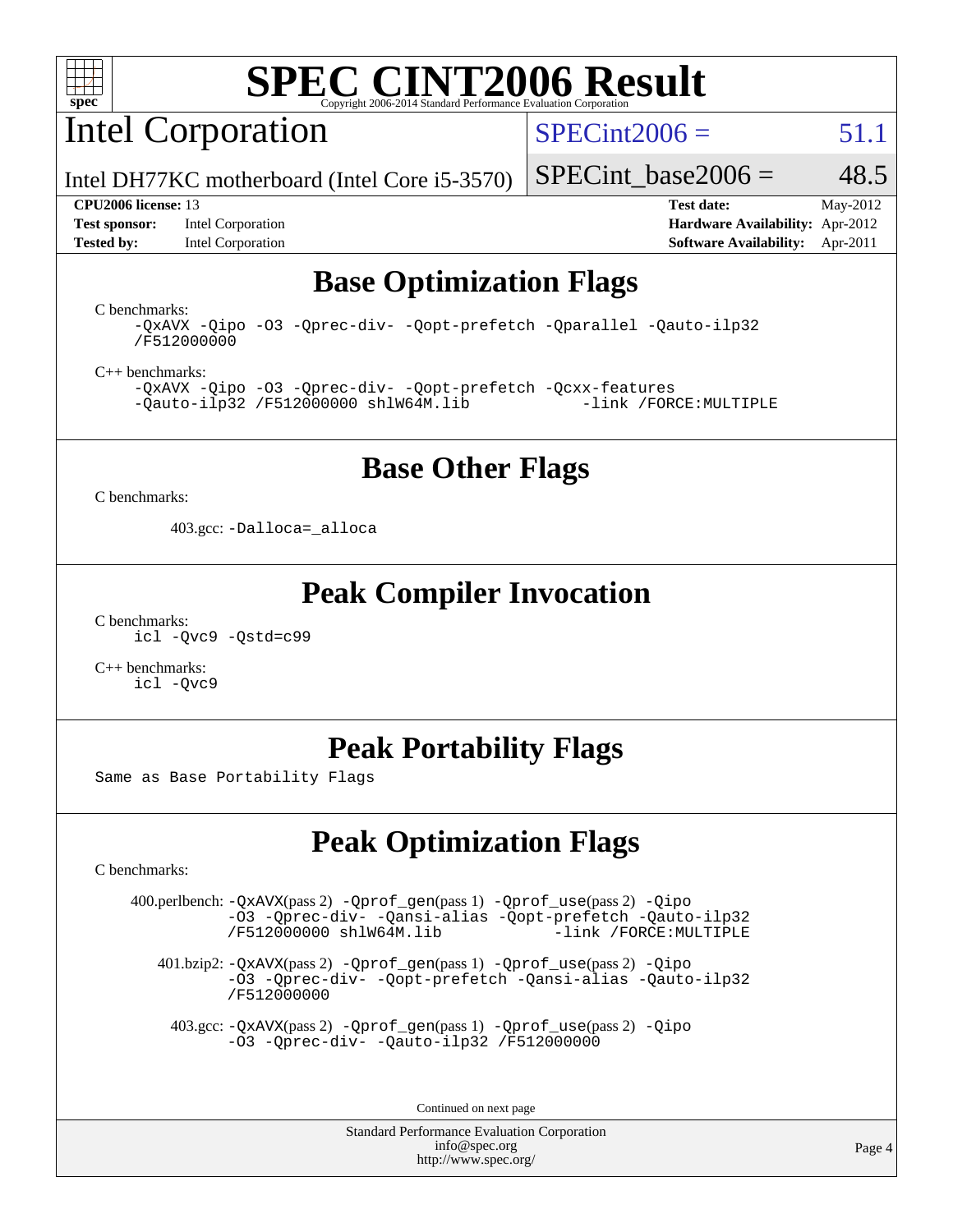

Intel Corporation

 $SPECint2006 = 51.1$  $SPECint2006 = 51.1$ 

Intel DH77KC motherboard (Intel Core i5-3570)

| <b>Test sponsor:</b> | Intel Corporation |
|----------------------|-------------------|
| <b>Tested by:</b>    | Intel Corporation |

SPECint base2006 =  $48.5$ **[CPU2006 license:](http://www.spec.org/auto/cpu2006/Docs/result-fields.html#CPU2006license)** 13 **[Test date:](http://www.spec.org/auto/cpu2006/Docs/result-fields.html#Testdate)** May-2012

**[Hardware Availability:](http://www.spec.org/auto/cpu2006/Docs/result-fields.html#HardwareAvailability)** Apr-2012 **[Software Availability:](http://www.spec.org/auto/cpu2006/Docs/result-fields.html#SoftwareAvailability)** Apr-2011

## **[Peak Optimization Flags \(Continued\)](http://www.spec.org/auto/cpu2006/Docs/result-fields.html#PeakOptimizationFlags)**

 $429$ .mcf: basepeak = yes

 445.gobmk: [-QxAVX](http://www.spec.org/cpu2006/results/res2012q3/cpu2006-20120702-23376.flags.html#user_peakPASS2_CFLAGSPASS2_LDFLAGS445_gobmk_f-QxAVX)(pass 2) [-Qprof\\_gen](http://www.spec.org/cpu2006/results/res2012q3/cpu2006-20120702-23376.flags.html#user_peakPASS1_CFLAGSPASS1_LDFLAGS445_gobmk_Qprof_gen)(pass 1) [-Qprof\\_use](http://www.spec.org/cpu2006/results/res2012q3/cpu2006-20120702-23376.flags.html#user_peakPASS2_CFLAGSPASS2_LDFLAGS445_gobmk_Qprof_use)(pass 2) [-Qipo](http://www.spec.org/cpu2006/results/res2012q3/cpu2006-20120702-23376.flags.html#user_peakOPTIMIZE445_gobmk_f-Qipo) [-O2](http://www.spec.org/cpu2006/results/res2012q3/cpu2006-20120702-23376.flags.html#user_peakOPTIMIZE445_gobmk_f-O2) [-Qprec-div-](http://www.spec.org/cpu2006/results/res2012q3/cpu2006-20120702-23376.flags.html#user_peakOPTIMIZE445_gobmk_f-Qprec-div-) [-Qansi-alias](http://www.spec.org/cpu2006/results/res2012q3/cpu2006-20120702-23376.flags.html#user_peakOPTIMIZE445_gobmk_f-Qansi-alias) [-Qauto-ilp32](http://www.spec.org/cpu2006/results/res2012q3/cpu2006-20120702-23376.flags.html#user_peakCOPTIMIZE445_gobmk_f-Qauto-ilp32) [/F512000000](http://www.spec.org/cpu2006/results/res2012q3/cpu2006-20120702-23376.flags.html#user_peakEXTRA_LDFLAGS445_gobmk_set_stack_space_98438a10eb60aa5f35f4c79d9b9b27b1)

456.hmmer: basepeak = yes

458.sjeng: basepeak = yes

 $462$ .libquantum: basepeak = yes

 464.h264ref: [-QxAVX](http://www.spec.org/cpu2006/results/res2012q3/cpu2006-20120702-23376.flags.html#user_peakPASS2_CFLAGSPASS2_LDFLAGS464_h264ref_f-QxAVX)(pass 2) [-Qprof\\_gen](http://www.spec.org/cpu2006/results/res2012q3/cpu2006-20120702-23376.flags.html#user_peakPASS1_CFLAGSPASS1_LDFLAGS464_h264ref_Qprof_gen)(pass 1) [-Qprof\\_use](http://www.spec.org/cpu2006/results/res2012q3/cpu2006-20120702-23376.flags.html#user_peakPASS2_CFLAGSPASS2_LDFLAGS464_h264ref_Qprof_use)(pass 2) [-Qipo](http://www.spec.org/cpu2006/results/res2012q3/cpu2006-20120702-23376.flags.html#user_peakOPTIMIZE464_h264ref_f-Qipo) [-O3](http://www.spec.org/cpu2006/results/res2012q3/cpu2006-20120702-23376.flags.html#user_peakOPTIMIZE464_h264ref_f-O3) [-Qprec-div-](http://www.spec.org/cpu2006/results/res2012q3/cpu2006-20120702-23376.flags.html#user_peakOPTIMIZE464_h264ref_f-Qprec-div-) [-Qunroll2](http://www.spec.org/cpu2006/results/res2012q3/cpu2006-20120702-23376.flags.html#user_peakOPTIMIZE464_h264ref_f-Qunroll_1d9456aa650e77fc2a0cf43cef3fa08c) [-Qansi-alias](http://www.spec.org/cpu2006/results/res2012q3/cpu2006-20120702-23376.flags.html#user_peakOPTIMIZE464_h264ref_f-Qansi-alias) [-Qauto-ilp32](http://www.spec.org/cpu2006/results/res2012q3/cpu2006-20120702-23376.flags.html#user_peakCOPTIMIZE464_h264ref_f-Qauto-ilp32) [/F512000000](http://www.spec.org/cpu2006/results/res2012q3/cpu2006-20120702-23376.flags.html#user_peakEXTRA_LDFLAGS464_h264ref_set_stack_space_98438a10eb60aa5f35f4c79d9b9b27b1)

[C++ benchmarks:](http://www.spec.org/auto/cpu2006/Docs/result-fields.html#CXXbenchmarks)

```
 471.omnetpp: -QxAVX(pass 2) -Qprof_gen(pass 1) -Qprof_use(pass 2) -Qipo
-O3 -Qprec-div- -Qansi-alias
-Qopt-ra-region-strategy=block -Qauto-ilp32 /F512000000
                         -link /FORCE: MULTIPLE
```
 $473$ .astar: basepeak = yes

 $483.xalanchmk: basepeak = yes$ 

### **[Peak Other Flags](http://www.spec.org/auto/cpu2006/Docs/result-fields.html#PeakOtherFlags)**

[C benchmarks](http://www.spec.org/auto/cpu2006/Docs/result-fields.html#Cbenchmarks):

403.gcc: [-Dalloca=\\_alloca](http://www.spec.org/cpu2006/results/res2012q3/cpu2006-20120702-23376.flags.html#b403.gcc_peakEXTRA_CFLAGS_Dalloca_be3056838c12de2578596ca5467af7f3)

The flags file that was used to format this result can be browsed at <http://www.spec.org/cpu2006/flags/Intel-ic12.1-official-windows.20120117.html>

You can also download the XML flags source by saving the following link: <http://www.spec.org/cpu2006/flags/Intel-ic12.1-official-windows.20120117.xml>